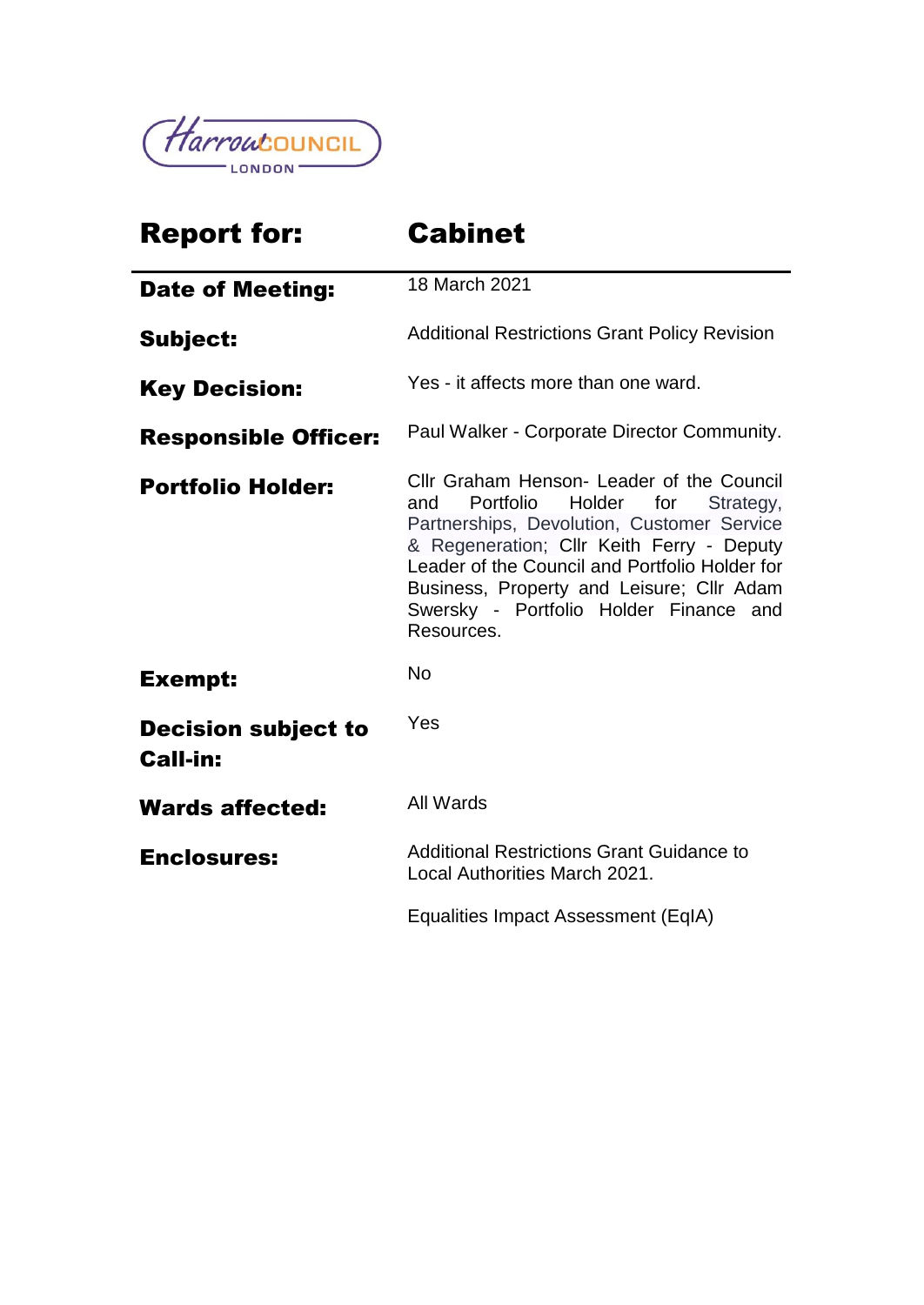# Section 1 – Summary and Recommendations

This report sets out the principles to allocate an additional £2.3m funding for Additional Restrictions Grant (ARG) awarded by Department of Business Energy and Industrial Strategy (BEIS) to support businesses in Harrow

#### **Recommendations:**

Cabinet is requested to:

- 1. Agree to allocate the additional ARG to fund additional activities to support Harrow's businesses, Metropolitan Town Centre, District Centres and Local Centres in accordance with the proposals set out in this report.
- 2. Delegate authority to Finance Director and Community Corporate Director to allocate funds in accordance with those proposals following consultation with the Portfolio Holder for Finance and Resources, and Portfolio Holder for Planning, Regeneration and Employment, noting that the Corporate Director will then delegate operational authority to the Head of Revenue and Benefits and the Acting Director Economy and Culture to implement.

#### **Reason:**

To ensure public funding is allocated in accordance with BEIS Guidance and the Harrow principles set out in this report, and to utilise the additional £2.3m increase to rebuild the Harrow economy.

# Section 2 – Report

In December 2020 Cabinet agreed to principles to distribute £5m funding from the Department of Business Energy and Industrial Strategy. Those principles related to the percentage of grant to be awarded, the frequency of payments, the sectors in which businesses operate, the allocation of funds to business support programmes and town centre improvements. Since that decision, BEIS has awarded Harrow Council with an additional £2.3m. This paper sets out options and principles for allocating the additional funding.

#### **Options considered**

- 1. Do nothing: Retain existing policy and just increase the business grants awarded to eligible businesses and to increase the contract value of business support contractors (tied to additional outcomes).
- 2. Support businesses to protect Harrow's High Streets, safeguarding jobs and laying the foundation for future business growth, through funding HA1 Business Improvement District and legally constituted organisations with a sole remit to promote a District Centre (Traders Associations and District Centre Partnerships).
- 3. Expand the range of business support programmes, to support the development of local supply chains and address climate change.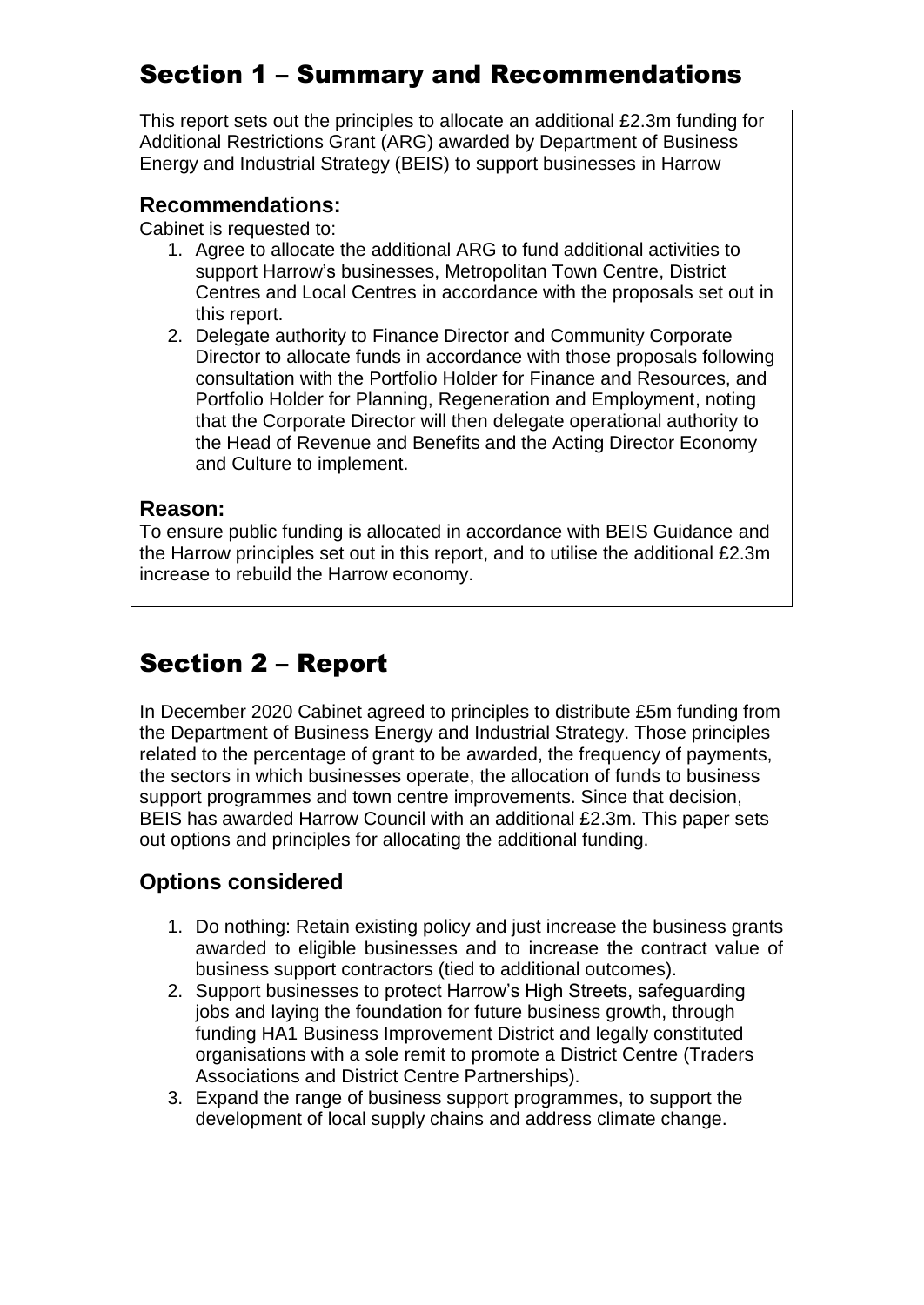The policy adopted by Cabinet in December would continue under all the above options. That policy was to fund businesses in the non-essential retail, hospitality, sports and cultural, services and their suppliers, allocate 5% of the total grant to business support programmes and 2% of the total ARG grant to town centre improvements.

Option 1 however is rejected because it does not enable the council to utilise additional funding to support Harrow's High Streets, enhance the number of businesses supported, or expand the range of business support programmes.

Options 2, 3 and 4 are recommended for the following reasons

- 1. Support businesses to protect Harrow's High Streets, safeguarding jobs and laying the foundation for future business growth
- a. The HA1 Business Improvement District represents over 200 businesses in Harrow town centre. The town centre is the commercial heart of Harrow, providing the location of the boroughs major retail, hospitality and office sector. The BID's primary objective is to promote Harrow Town Centre and it does so by implementing an action plan agreed with its members. The delivery of that Action Plan supports the vibrancy of the area, supporting businesses and safeguarding jobs. Since the first lockdown HA1BID has supported Harrow Council's public health, enforcement, and economic development services. This has included promoting public health messages, supporting lateral flow testing, safe trading requirements, busines support and employment initiatives. The BID is funded through voluntary contributions and a levy on the business rates which is collected by Harrow Council's Revenue and Benefits service. The measures taken to control Covid 19 and mitigate the economic impact of those measures has adversely affected the ability of businesses to pay the levy on the business rates and therefore HA1's funding. This paper recommends the latest tranche of ARG from BEIS to Harrow Council is used to:
	- Waive the 1% BID Levy on the business rates. Support businesses in Harrow Town Centre by funding the BID company the equivalent of what the BID company would normally have collected from the BID levy payers in 2021/22 had the levy not been waived. Fund the BID company an amount in respect of 2020/21 equivalent to what was not collected and had to be written off as uncollectable as a direct result of the pandemic. This will indirectly support the Town Centre as it reduces the burdens on the businesses which would normally have paid the levies in both 2020/21 & 2021/22, and allows the BID company to be funded to continue with their tasks of improving footfall, cleansing, security and supporting the Council in pandemic specific projects to support public health and a vibrant safe town centre. Allocate ARG funding to HA1BID equal to the uncollected BID levy in 2020/21 and equivalent to the amounts being waived by the Bid company in 2021/22, which is expected to be no more than £143,000 to cover the funding gap in 2020/21 and £332,152 to cover the 2021/22 financial year.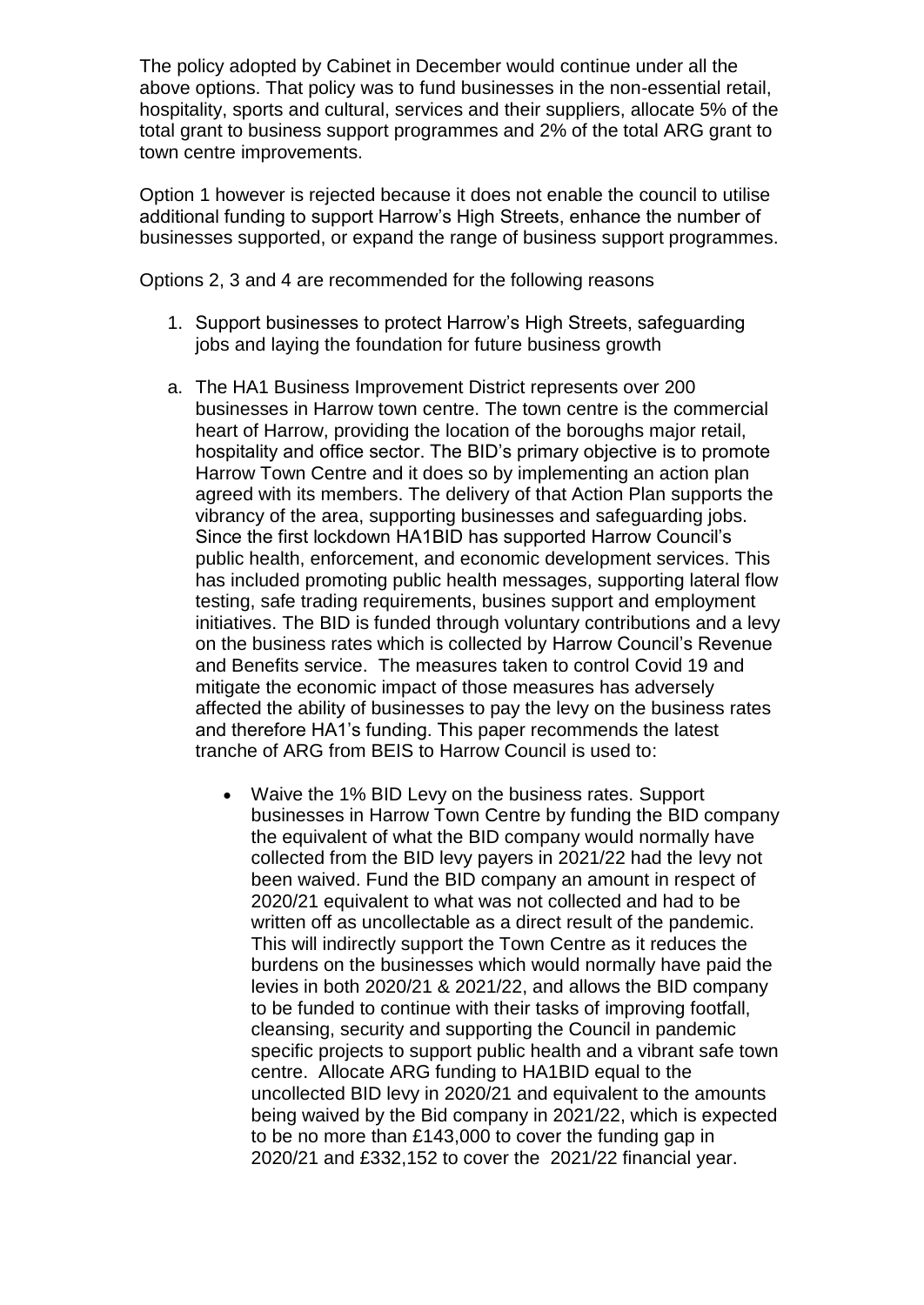- The Head of Service Revenue and Benefits with Acting Director Economy and Culture t will enter into an agreement with HA1BID setting out the conditions of the funding. The agreement will include activities to promote public health measures to reduce the rate of infection, safe trading, employment & business support programmes (for example DWP Kickstart programme and BEIS programmes) and to help build the capacity of Traders Associations to support businesses in Harrow's local and district centres.
- b. Support for traders' associations (or local partnerships where there are no Traders Associations) in Harrow's 15 district and local centre. Harrow's district & local centres provide vital community and commercial hubs. Outside of the Harrow and Wealdstone Opportunity they are the key employment and trading locations for Harrow's businesses. Traders Associations and local partnerships are volunteer led. They are dependent on goodwill, and volunteers and are often supported by local organisations (e.g. schools) and ward councillors. These groups often are excellent stores of local knowledge and connections. This paper recommends
	- The provision of £10,000 to each Traders Group to work to develop as organisations that can promote their district centres, increase their membership, build link with local stakeholders, to co-ordinate between themselves activities to promote their High Streets. The development of these bodies would enable businesses in those centres, to build upon existing links with local stakeholders and provide a clear representative voice with which to work with the local authority to support their district centre. (Maximum funding would be £150,000 across the 15 centres, £10,000 per centre).
- 2. Address issues where businesses have slipped through policy gaps and have not been eligible for a business grant. The key issues identified to date include
	- a. Businesses that can no longer trade because the landlord has closed the premises they hire.
	- b. Taxi companies registered as a business in Harrow and not part of a national chain
	- c. Driving instructor companies registered as a business trading in Harrow, and not part of a national chain
	- d. Commercial cleaning companies not part of a national chain with fixed building costs, such as rent

3. Expand the range of business support programmes. This recommends using 5% of the £2.3m towards new provision and increasing the allocation to supporting businesses to trade on-line. That provision will be as follows:

a. Supply Chain Development to support the upskilling of Harrow businesses to compete for contract opportunities with Harrow Council or with its major contractors.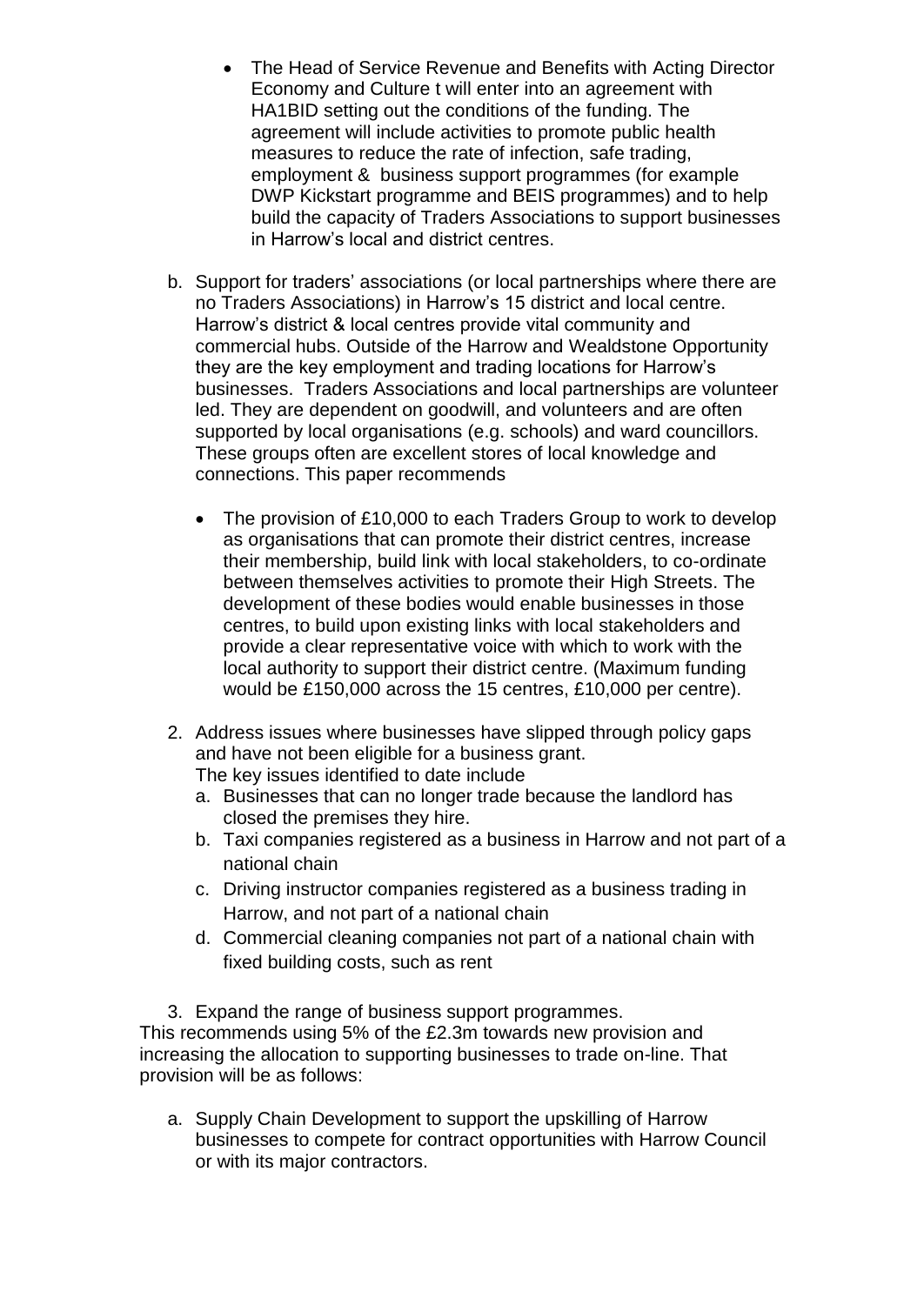- b. Support the development of the Harrow's circular economy, developing a self-managing a directory of repair, reuse, and upcycle businesses and social enterprises, and promoting that Directory. Run a competition, inviting applicants to submit sustainable business models to reduce waste.
- c. Implement agreed action plans with HA1BID and traders' associations to fund town centre improvements that will increase business opportunities to trade. This could include (but not limited to marquees, stalls, external generators, markets).

#### **Performance Issues**

The ARG Guidance clearly sets out the monitoring framework local authorities must adhere to. The Guidance details the frequency of reports and the content. In addition, the following performance information will be collected and reported to the Leader of the Council and Portfolio Holders identified in this report.

Performance will be monitored as follows

- Number of grants awarded
- Total sum of money awarded
- Business support programmes; number of businesses supported, number of businesses developing an online presence, number of businesses surviving at the 6 month and 12 month stage, number of businesses recording growth (jobs created and or increase in turnover.
- Number of town centre improvements (type to be defined by options appraisal)
- Number of businesses supported in the HA1 BID area.
- Growth in membership of local traders associations and tow, district or local centre partnerships.

#### **Environmental Implications**

Protecting local businesses and local jobs, reduces journey to work times and the carbon consumed where cars are used.

#### **Risk Management Implications**

Risks included on corporate or directorate risk register? **No**

Separate risk register in place? **No**

The relevant risks contained in the register are summarised below. **N/A**

The following key risks should be taken into account when agreeing the recommendations in this report:

| <b>Risk Description</b>        | <b>Mitigations</b>                         | <b>RAG Status</b> |
|--------------------------------|--------------------------------------------|-------------------|
| <b>Fraudulent applications</b> | The ARG sets out the                       |                   |
| from businesses                | support offered to minimise                | Green             |
|                                | <sup>1</sup> fraud and mitigate risk. This |                   |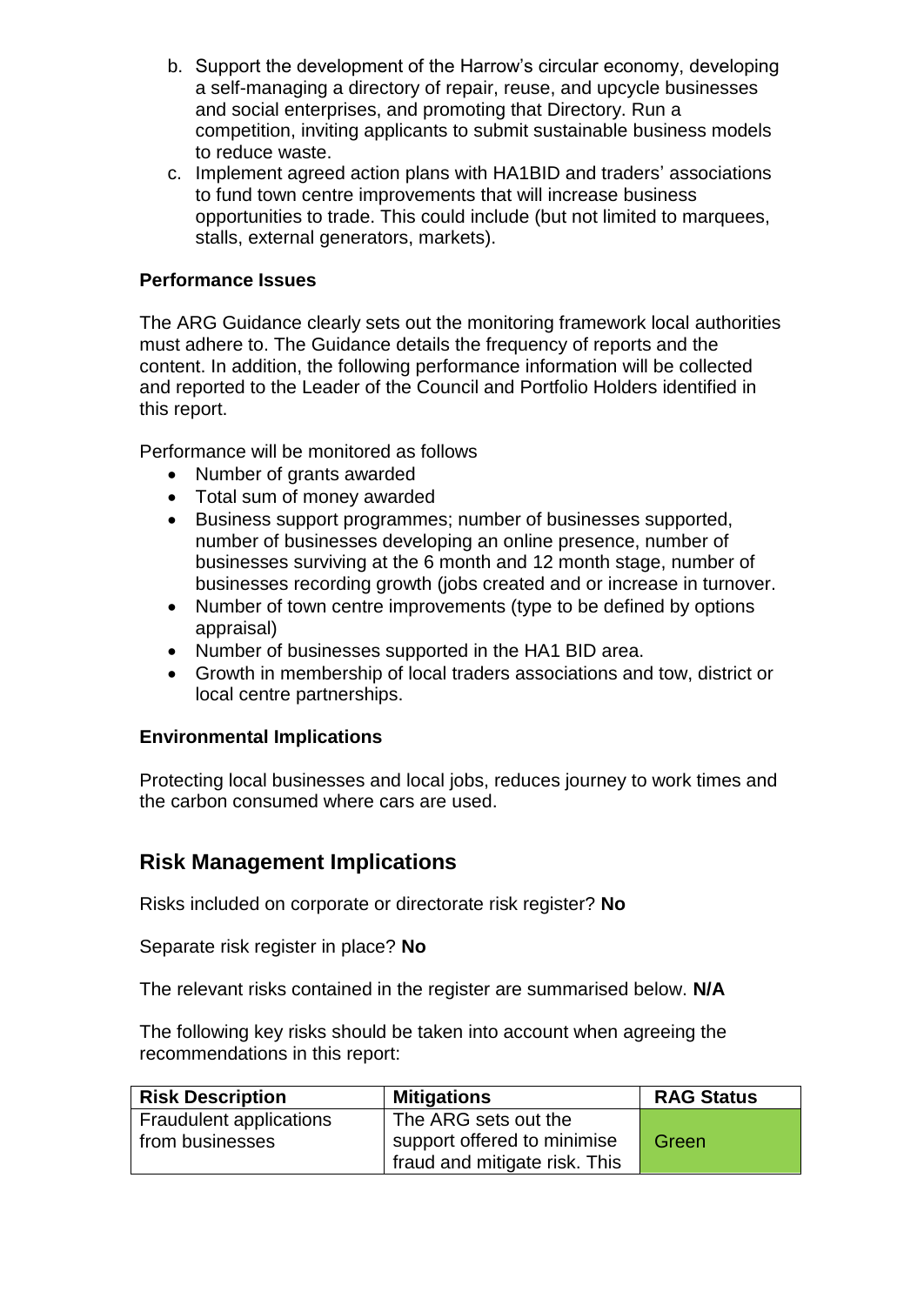| <b>Risk Description</b>                                                                                         | <b>Mitigations</b>                                                                                                                                                                                                                                                                                                                                                                                      | <b>RAG Status</b> |
|-----------------------------------------------------------------------------------------------------------------|---------------------------------------------------------------------------------------------------------------------------------------------------------------------------------------------------------------------------------------------------------------------------------------------------------------------------------------------------------------------------------------------------------|-------------------|
|                                                                                                                 | includes the use of Spotlight<br>to support due diligence<br>checks on businesses.<br>However, to further mitigate<br>error cases are also checked<br>using information from<br><b>Companies House and</b><br>payments are only made to<br>corresponding trade bank<br>accounts. Time is also<br>allocated in the 20/21<br>Internal Audit plan to<br>undertake an assurance<br>review of these payments |                   |
| Funding is awarded to<br>businesses that have not<br>been unduly affected by<br>the pandemic.                   | The policy focusses on<br>sectors that have been most<br>affected by the trading<br>restrictions imposed by the<br>pandemic This ensures<br>firstly that grants are not<br>awarded to Harrow<br>businesses not affected by<br>the pandemic. Secondly,<br>that money is awarded to<br>businesses where it will<br>have the greatest impact.                                                              | Green             |
| Failure of contractors<br>providing business support<br>and skills programmes to<br>deliver adequate provision. | Contractors are appointed in<br>accordance with<br>procurement process. Post<br>procurement, stringent<br>monitoring regarding both<br>quality of advice/support<br>combined with regular<br>contract performance<br>meetings would ensure<br>delivery according to<br>delivery plan and timescales.<br>This will ensure governance<br>on payment and<br>performance is in place,                       | Green             |
| The HA1 BID ceases to<br>trade. (Biggest beneficiary<br>of the ARG)                                             | Payment will be in arrears.                                                                                                                                                                                                                                                                                                                                                                             | Green             |

# **Procurement Implications**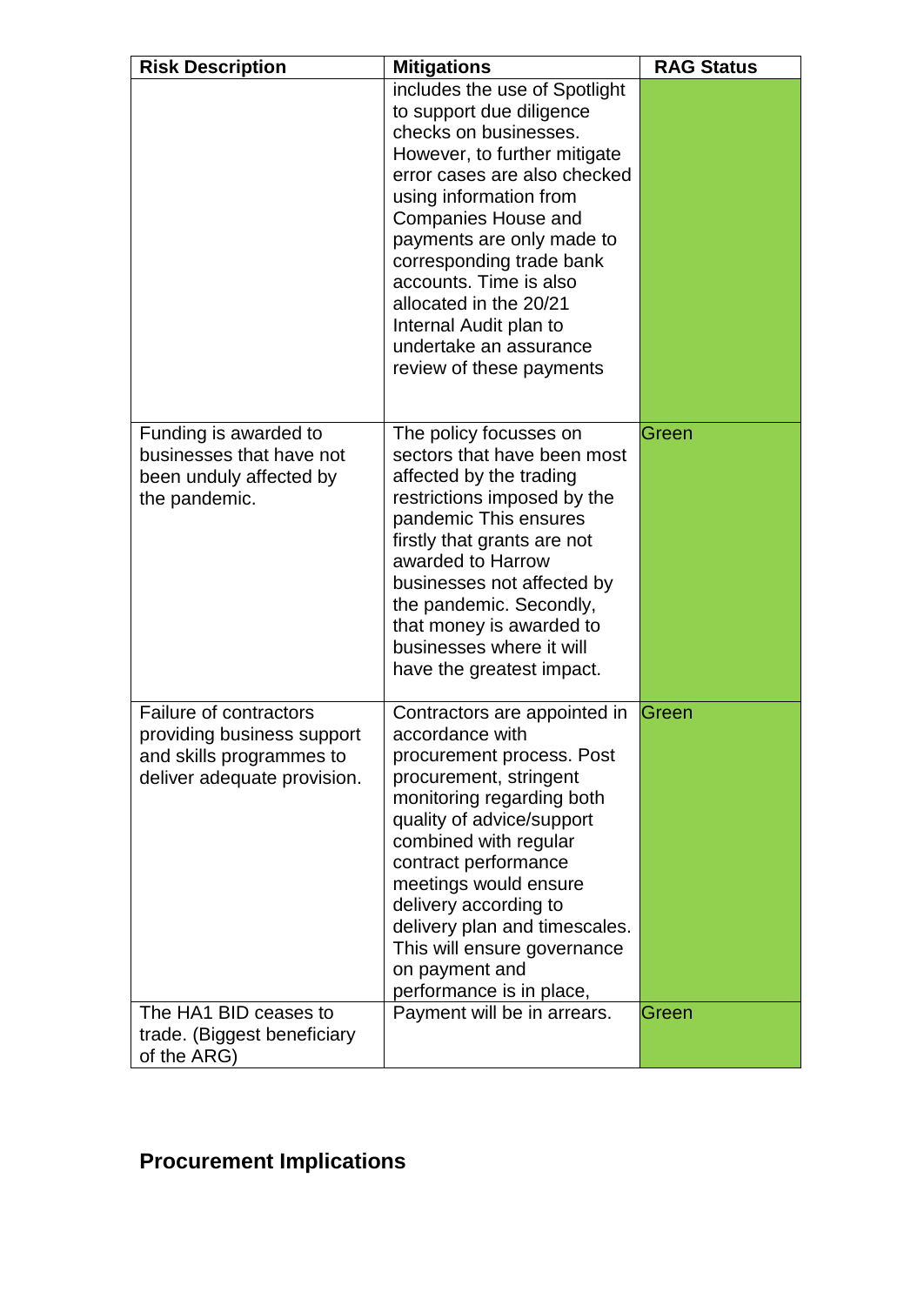The business support programme will be broken into discrete strands and procured in accordance with the Contract Procedure Rules and supported by the procurement team.

The town centre improvements will be commissioned by HA1BID and local traders' associations and partnerships. There are no procurement issues. The administration of the grants will be delivered in house and there are no procurement issues.

### **Legal Implications**

The council must comply with any terms and conditions that apply to the ARG award and the associated BEIS Guidance.

So far as relevant, any procurement must comply with the Council's Contract Procedure Rules and Financial Regulations and public procurement rules.

The Council will need to comply with the new UK Subsidy Control Regime..

### **Financial Implications**

Under the Additional Restrictions Grant, Local Authorities have received lump sum payments as LCAL 3 or widespread national restrictions are imposed. Local authorities can use this funding for business support activities and will be responsible for making payments to businesses.

The Additional Restrictions Grant for Harrow agreed in December 2020 Cabinet was allocated as follows.

- £4.673m to businesses
- £250k for business support programmes
- £100k for town centre improvements

The allocation of the additional £2.3m ARG funds will be as follows

- £1,513,848 to businesses
- £150,000 to district and local centre traders' associations or partnerships.
- £475,152 to HA1BID
- £115,000 for business support programmes
- £46,000 for town centre improvements

The distribution of the grant and payments to HA1BID will be administered by Business Rates team & the Economic Development team. Business support programmes and town centre improvements will be delivered solely by the Economic Development team.

As the funding can be used across financial years 2020/21 and 2021/22, any unspent fund as at  $31<sup>st</sup>$  March 2021 will be carried forward into 2021/22 as part of the 2020/21 year-end closure of account.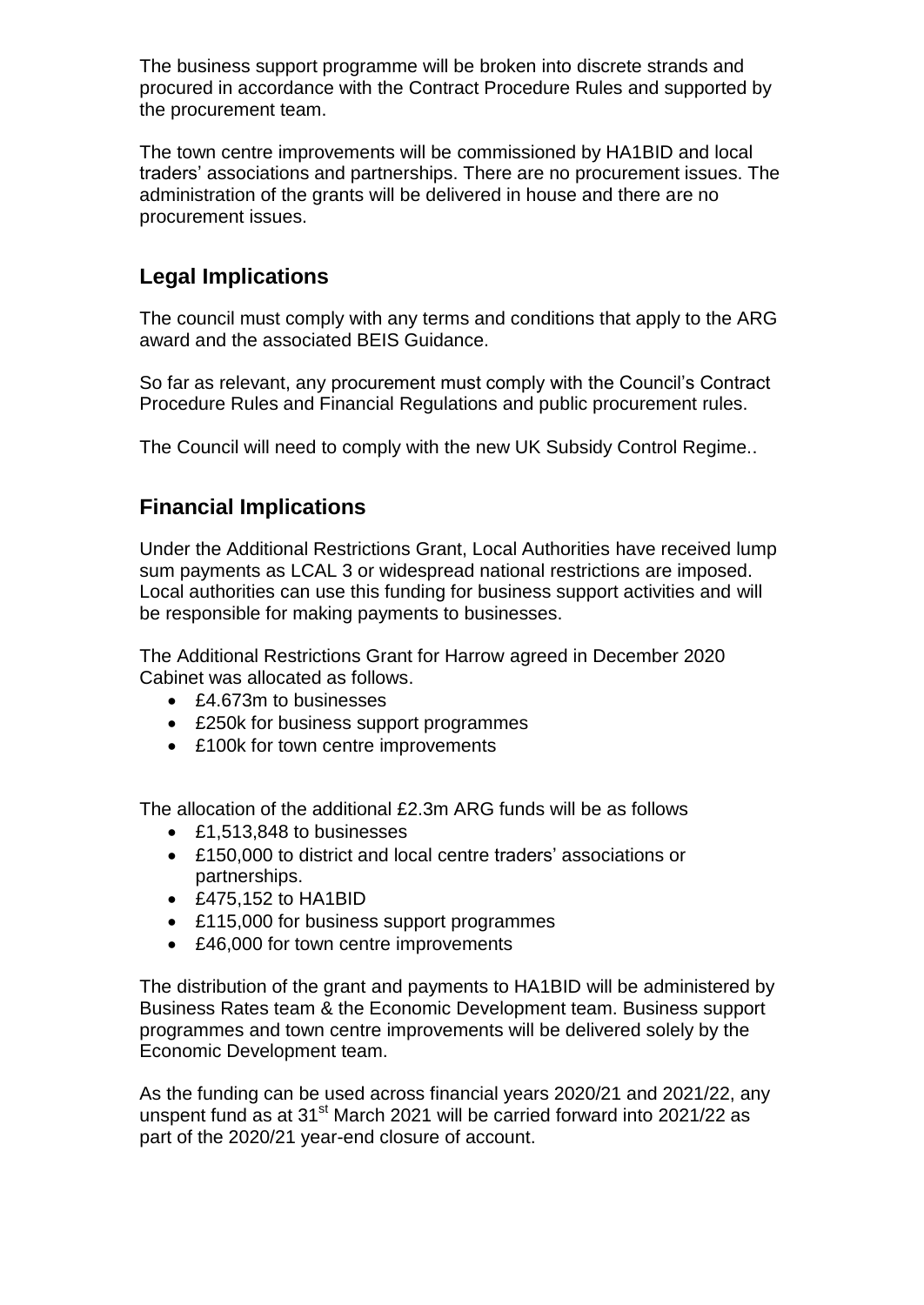#### **Equalities implications / Public Sector Equality Duty**

A predictive Equalities Impact Assessment has been undertaken in relation to the policy and is attached.

When making this decision, Cabinet should have due regard to the Public Sector Equality Duty. Section 149 of the Equalities Act 2010 created the Public Sector Equality Duty. Section149 states:-

- (1) A public authority must, in the exercise of its functions, have due regard to the need to:
- (a) eliminate discrimination, harassment, victimisation and any other conduct that is prohibited by or under this Act;
- (b) advance equality of opportunity between persons who share a relevant protected characteristic and persons who do not share it;
- (c) foster good relations between persons who share a relevant protected characteristic and persons who do not share it.

The EqIA (Appendix x) shows that potential recipients of support would be small and medium sized businesses, micro-businesses and sole traders, spread across the borough.

The business advice support programmes are tailored to support small businesses and help them pivot their provision to meet the changing economic climate. They will include a Business Diagnostic which will identify the needs of the business owner and sole trader and tailor provision to meet businesses and support needs.

#### **Council Priorities**

- **1. Improving the environment and addressing climate change**
- **2. Tackling poverty and inequality**
- **3. Building homes and infrastructure**
- **4. Addressing health and social care inequality**
- **5. Thriving economy**

Supporting the local business base and Harrow's commercial and employment centres reduces journey to shop and work distances, helping to address climate change. Providing grant and business support to businesses to help them survive and grow necessarily supports a Thriving Economy. This in turn helps to safeguard jobs mitigating the impact the pandemic has had in increasing poverty and inequality. There is a strong relationship between physical and mental well-being and employment. The consequence of the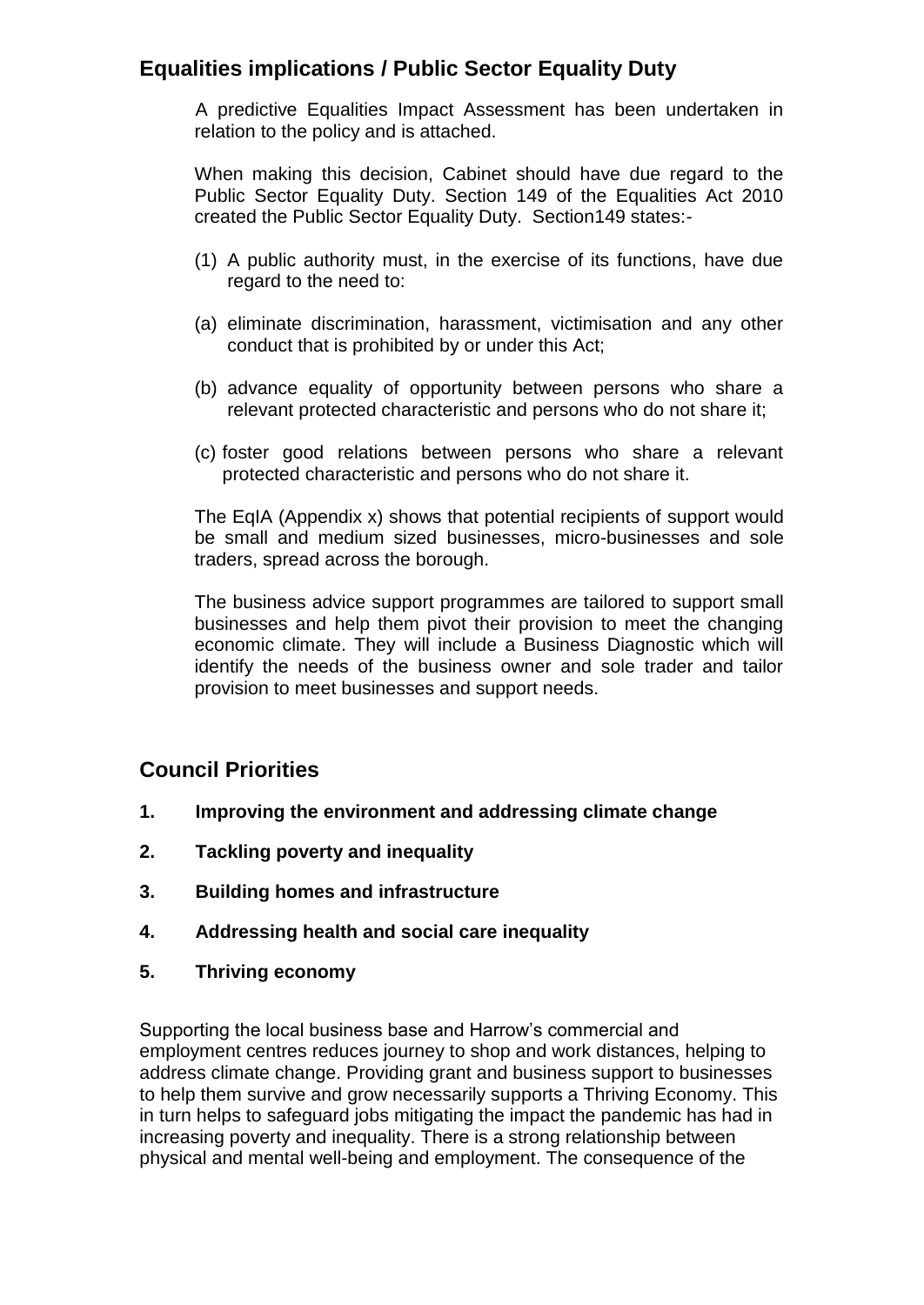deployment of resources to support businesses and safeguard jobs will be to help safeguard the health have and wellbeing of those supported.

## Section 3 - Statutory Officer Clearance

**Statutory Officer: Jessie Mann** Signed on behalf of the Chief Financial Officer **Date: 5 th February 2021**

**Statutory Officer: Stephen Dorrian**

Signed on behalf of the Monitoring Officer

**Date: 4 th February 2021**

**Statutory Officer: Nimesh Mehta** Signed by the Head of Procurement

**Date: 12th February 2021**

**Statutory Officer: Paul Walker** Signed by the Corporate Director

**Date: 11th February 2021**

**Statutory Officer: Susan Dixson**  Signed by the Head of Internal Audit

**Date: 16th February 2021**

### Mandatory Checks

**Ward Councillors notified: NO, as it impacts on all Wards** 

**EqIA carried out: YES**

*\** 

**EqIA cleared by: Dave Corby**

# Section 4 - Contact Details and Background Papers

**Contact:** Mark Billington, Acting Director Economy and Culture, [mark.billington@harrow.gov.uk](mailto:mark.billington@harrow.gov.uk)